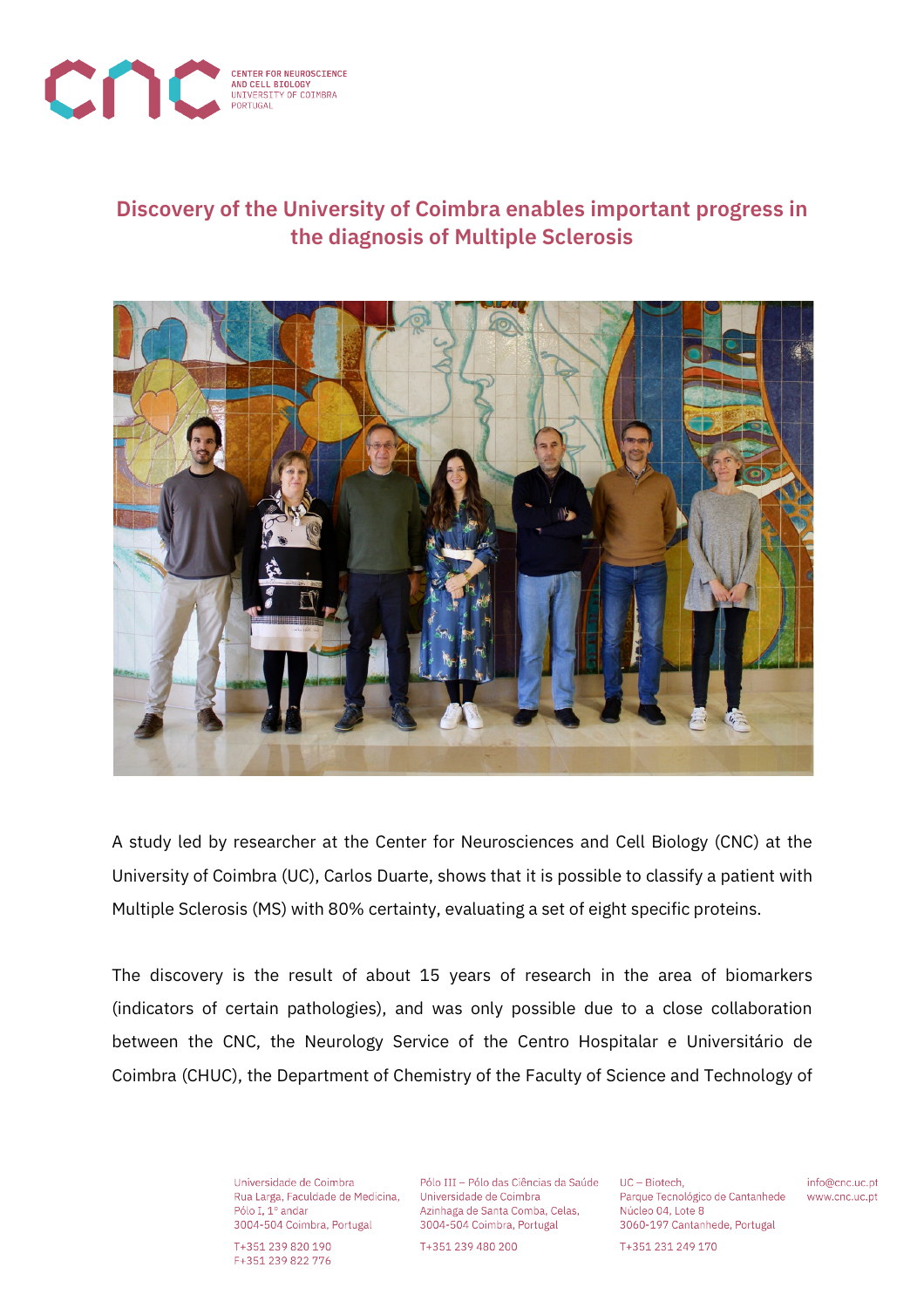

the University of Coimbra (FCTUC) and the Molecular Neurobiology Laboratory of the I3S (University of Porto).

Multiple Sclerosis, an inflammatory and degenerative disease that affects the central nervous system (CNS), is difficult to diagnose, due to the diversity of symptoms, similarity to other inflammatory diseases of the CNS and the absence of specific indicators for the disease, that is, of a specific diagnostic method. About 2.5 million people worldwide suffer from MS, and in Portugal it is estimated that the disease affects more than 8 thousand people.

In this study, samples of cerebrospinal fluid (CSF) from patients with Multiple Sclerosis and from patients with other inflammatory diseases of the central nervous system were used. The CSF is a fluid present between the skull and the brain and also in the spinal cord, which acts as a shock absorber, serving as protection. Furthermore, it contains a large number of molecules produced, released and processed from the CNS, which makes this liquid a unique window for the study of diseases of the nervous system.

In a first phase of the investigation, using these biological samples, in a laboratory context, «a group of proteins was identified that allowed to correctly distinguish 80-90% of samples from MS patients. Subsequently, after an exhaustive statistical analysis, eight proteins obtained a prominent place, since, when evaluated together, they allowed the classification and categorization of patients with Multiple Sclerosis with 80% confidence. These eight proteins now define a new panel of biomarkers for MS», explain Carlos Duarte, study coordinator and full professor at FCTUC, and Ivan Salazar, first author of the study and researcher at CNC-UC.

The results, published in the Journal of Neuroinflammation, conclude the researchers, «are a significant advance in the development of new diagnostic, or prognostic, strategies

> Universidade de Coimbra Rua Larga, Faculdade de Medicina, Pólo I, 1º andar 3004-504 Coimbra, Portugal

T+351 239 820 190 F+351 239 822 776

Pólo III - Pólo das Ciências da Saúde Universidade de Coimbra Azinhaga de Santa Comba, Celas, 3004-504 Coimbra, Portugal

T+351 239 480 200

UC - Biotech. Parque Tecnológico de Cantanhede Núcleo 04, Lote 8 3060-197 Cantanhede, Portugal

info@cnc.uc.pt www.cnc.uc.pt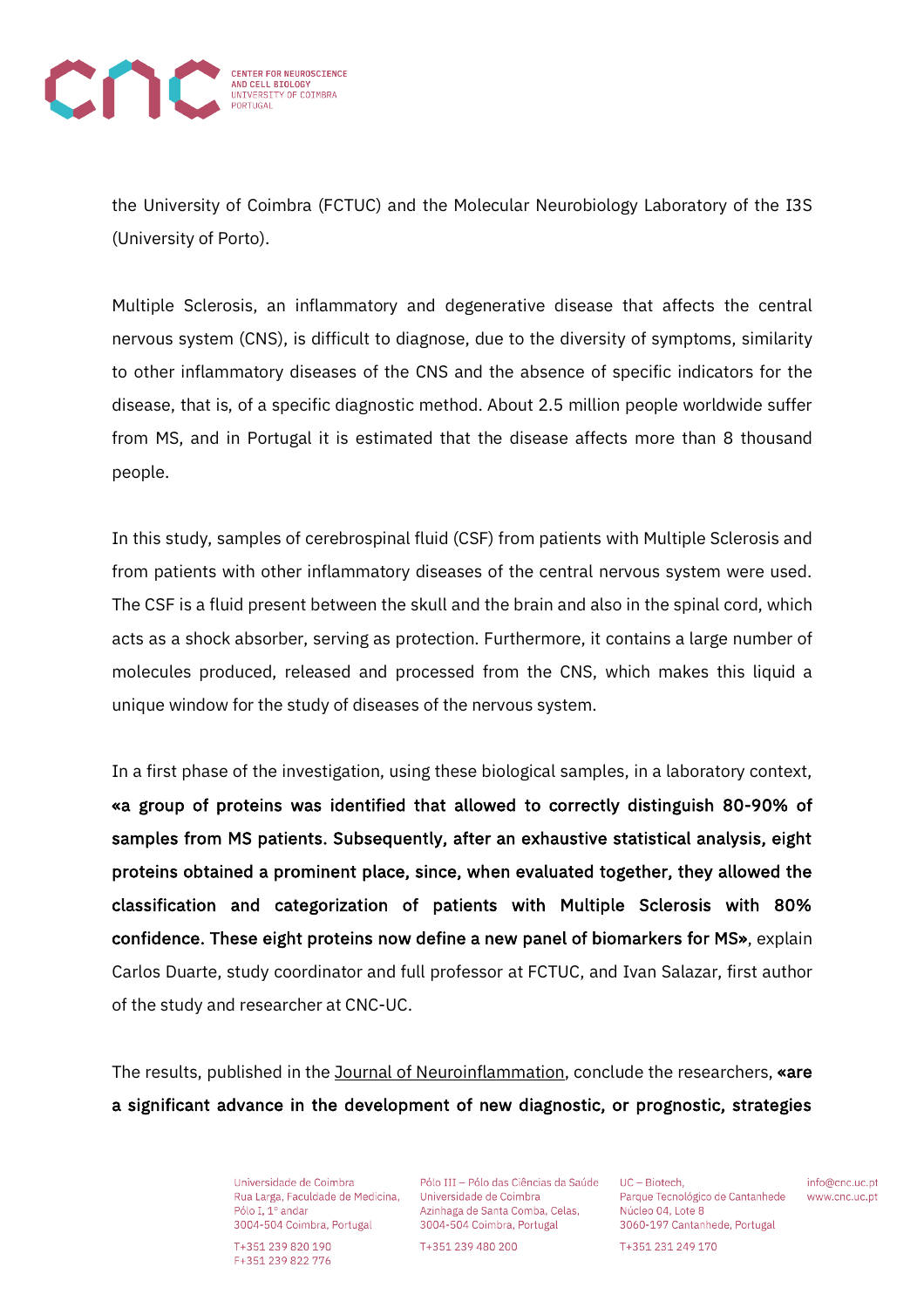

for Multiple Sclerosis. Furthermore, they also contribute to the evaluation of new therapeutic strategies for this disease».

This study was supported by the National Multiple Sclerosis Society (USA), Biogen (USA) and the Foundation for Science and Technology (FCT) (Portugal).

The article is available here.

Carolina Caetano & Cristina Pinto

## News:

| Jornal da Beira                          | (in press) |
|------------------------------------------|------------|
| <b>SIC - Primeiro Jornal</b>             | (TV)       |
| Porto Canal - Consultório                | (TV)       |
| News Farma Online - My Neurologia Online | (see here) |
| Ensino Magazine Online                   | (see here) |
| Diário de Aveiro - Saúde                 | (in press) |
| Praia Expresso Online                    | (see here) |
| Popular de Soure (O)                     | (in press) |
| Tecnohospital Online                     | (see here) |
| Campeão das Províncias                   | (in press) |
| Diário dos Açores                        | (in press) |
| Rádio Voz da Planície Online             | (see here) |
| Destak                                   | (in press) |
| Diário de Viseu - Saúde                  | (in press) |
| <b>Observador Online</b>                 | (see here) |
| Comunidades Lusófonas Online             | (see here) |
| Correio da Manhã                         | (in press) |
| Diário As Beiras                         | (in press) |
| Diário de Coimbra                        | (in press) |
| <b>Mais Superior Online</b>              | (see here) |
| Notícias do Nordeste Online              | (see here) |
| <b>Observador Online</b>                 | (see here) |
| <b>PT Jornal Online</b>                  | (see here) |

Universidade de Coimbra Rua Larga, Faculdade de Medicina, Universidade de Coimbra Pólo I, 1º andar

3004-504 Coimbra, Portugal

T+351 239 820 190 F+351 239 822 776

Pólo III - Pólo das Ciências da Saúde UC - Biotech, Universidade de Coimbra<br>Azinhaga de Santa Comba, Celas, 3004-504 Coimbra, Portugal

T+351 239 480 200

Parque Tecnológico de Cantanhede Núcleo 04, Lote 8 3060-197 Cantanhede, Portugal

info@cnc.uc.pt www.cnc.uc.pt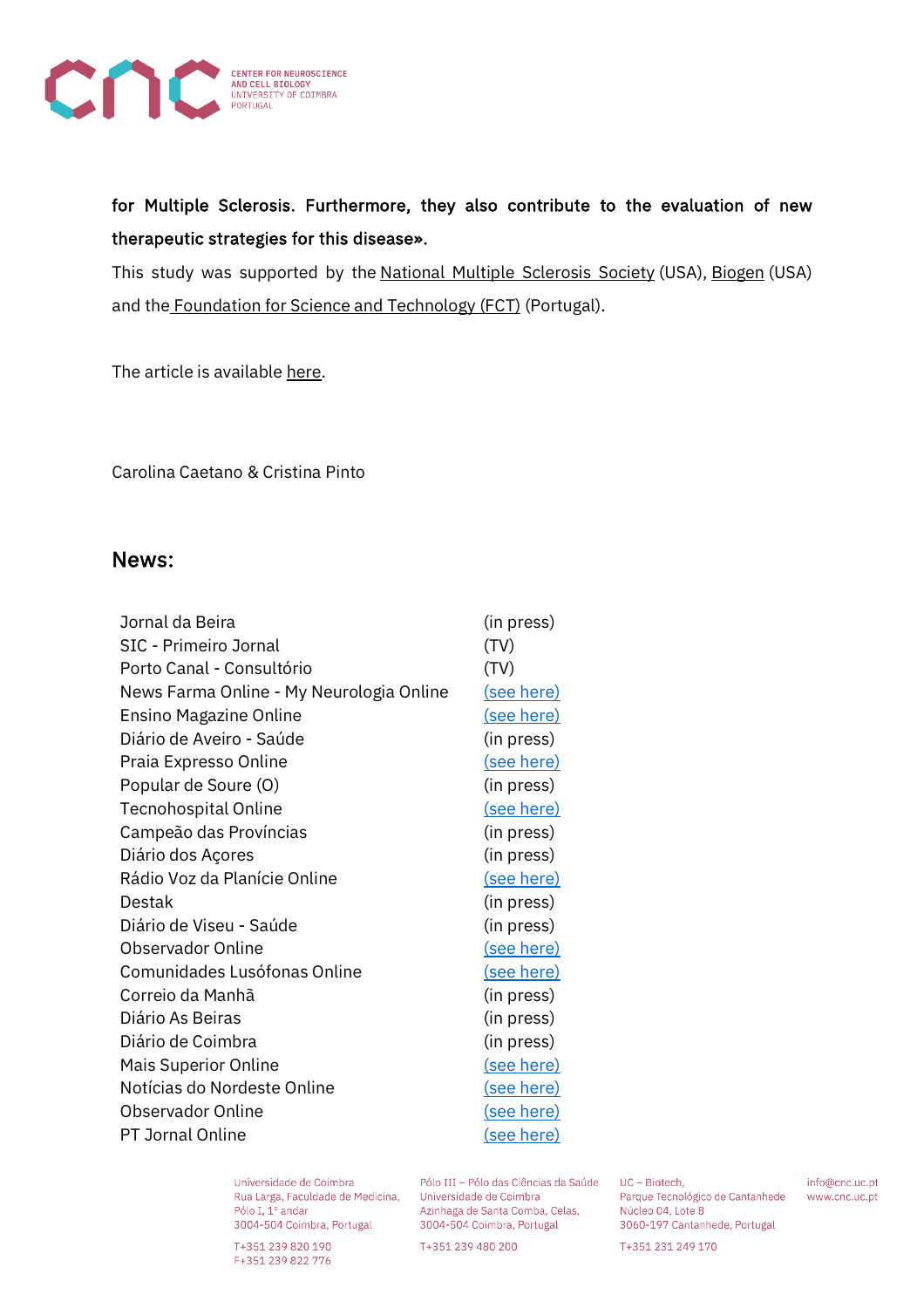

| Sapo Online - Sapo 24 Online            | (see here)        |
|-----------------------------------------|-------------------|
| SaúdeOnline                             | (see here)        |
| <b>Vital Health Online</b>              | (see here)        |
| Algarve 7 Online                        | (see here)        |
| Apreciador Online (O)                   | (see here)        |
| Atlas da Saúde Online                   | (see here)        |
| <b>BeiraNews Online</b>                 | (see here)        |
| Campeão das Províncias - Edição Digital | (in press)        |
| Campeão das Províncias Online           | (see here)        |
| <b>CNN Portugal Online</b>              | (see here)        |
| Comunidade de Saúde PortalEnf Online    | (see here)        |
| Correio de Lagos Online                 | (see here)        |
| Diário As Beiras Online                 | (see here)        |
| Diário de Notícias da Madeira Online    | (see here)        |
| <b>ElvasNews Online</b>                 | (see here)        |
| <b>Expresso Online</b>                  | (see here)        |
| <b>HealthNews Online</b>                | (see here)        |
| Impala Online                           | (see here)        |
| <b>JM Online</b>                        | (see here)        |
| Jornal Médico.pt Online                 | <u>(see here)</u> |
| Medjournal Online                       | (see here)        |
| Mundo Atual Online                      | (see here)        |
| Nação Online (A)                        | (see here)        |
| NDC, Notícias Do Centro Online          | <u>(see here)</u> |
| News Farma Online                       | (see here)        |
| Notícias ao Minuto Online               | (see here)        |
| Notícias de Coimbra Online              | (see here)        |
| Porto Canal Online                      | (see here)        |
| Postal do Algarve Online                | (see here)        |
| Público Online                          | (see here)        |
| <b>RTP Online</b>                       | <u>(see here)</u> |
| <b>RTP Online</b>                       | (see here)        |
| Rádio Santana FM Online                 | (see here)        |
| S+ Online                               | (see here)        |
| Sapo Online - Sapo 24 Online            | (see here)        |
| Sapo Online - Sapo Lifestyle Online     | <u>(see here)</u> |
| <b>SIC Notícias Online</b>              | (see here)        |
| Sul Informação Online                   | (see here)        |
| Sábado Online                           | (see here)        |
| Terras de Sicó Online                   | <u>(see here)</u> |
| Tv Online Centro TV                     | (see here)        |
|                                         |                   |

Universidade de Coimbra Rua Larga, Faculdade de Medicina, Pólo I, 1º andar 3004-504 Coimbra, Portugal

T+351 239 820 190 F+351 239 822 776

Pólo III - Pólo das Ciências da Saúde Universidade de Coimbra Azinhaga de Santa Comba, Celas, 3004-504 Coimbra, Portugal

T+351 239 480 200

UC - Biotech, Parque Tecnológico de Cantanhede Núcleo 04, Lote 8 3060-197 Cantanhede, Portugal

info@cnc.uc.pt www.cnc.uc.pt